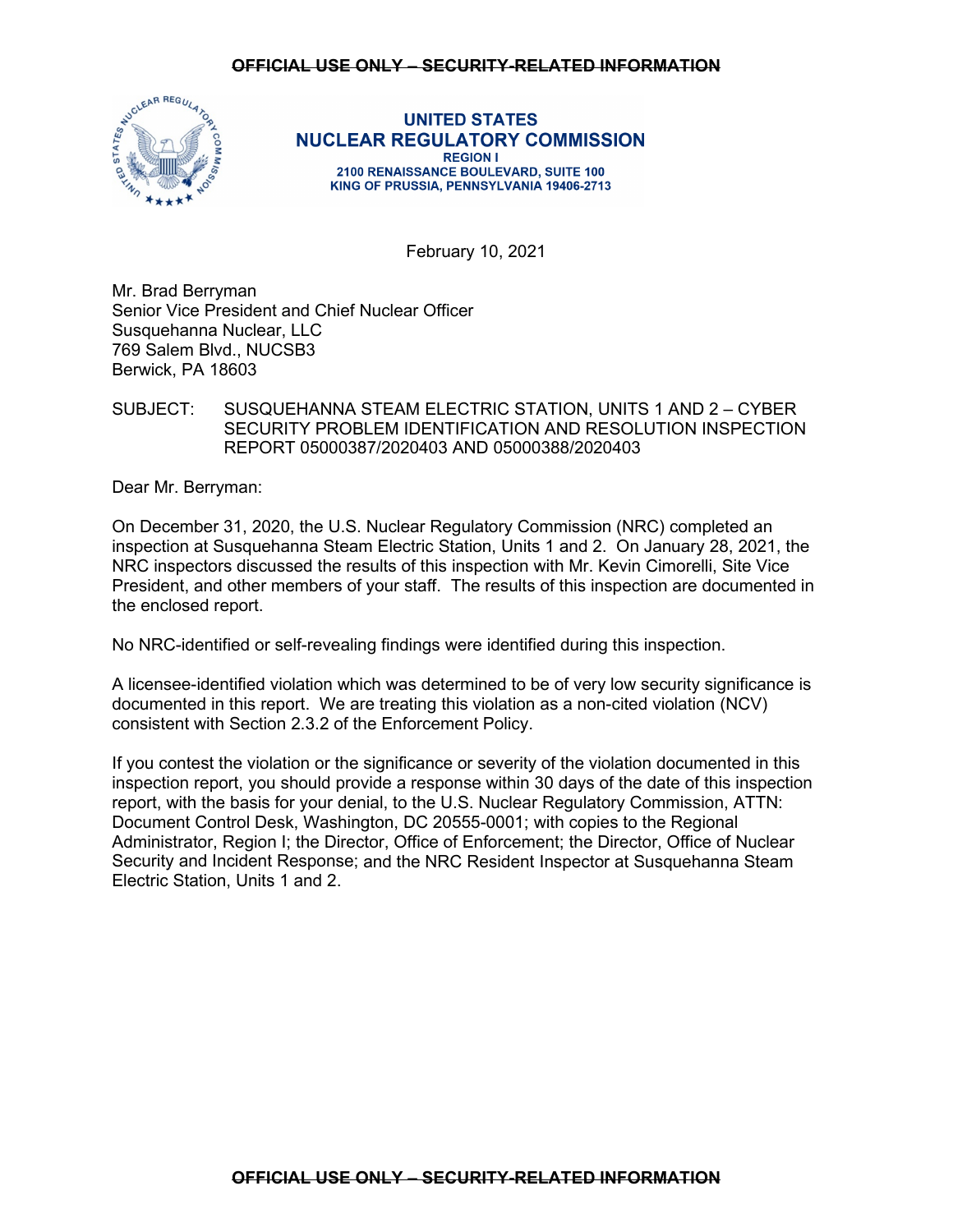B. Berryman 2

The enclosed report contains Security-Related Information, so the enclosed report will not be made publicly available in accordance with Title 10 of the *Code of Federal Regulations* (10 CFR) 2.390(d)(1). If you choose to provide a response that contains Security-Related Information, please mark your entire response "Security-Related Information–Withhold from public disclosure under 10 CFR 2.390" in accordance with 10 CFR 2.390(d)(1) and follow the instructions for withholding in 10 CFR 2.390(b)(1). The NRC is waiving the affidavit requirements for your response in accordance with 10 CFR 2.390(b)(1)(ii).

Sincerely,

X /RA/

Signed by: Christopher Lally Chris M. Lally, Acting Chief Reactor Projects Branch 4 Division of Reactor Projects

Docket Nos. 05000387 and 05000388 License Nos. NPF-14 and NPF-22

Enclosure: As stated

cc w/o encl: Distribution via LISTSERV®

cc:

JGorman, Manager, Nuclear Security DAllard, Director, PA DEP